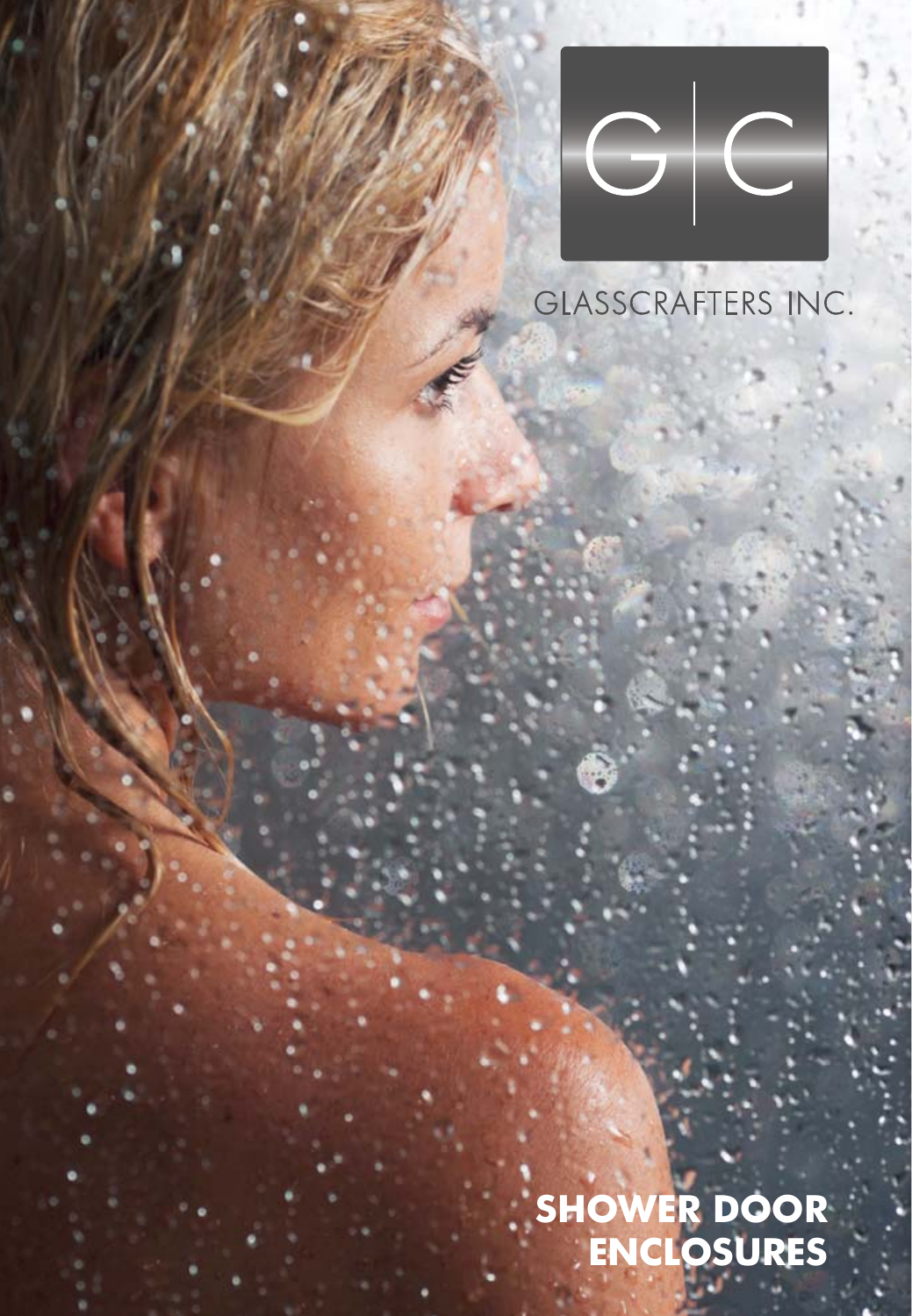#### **GlassCrafters**

GlassCrafters is the only full service manufacturer, supplier and installer of high quality, innovative shower enclosures. In-house glass fabrication, patented hinge designs and superior workmanship offer our customers the best warranty in the industry. GlassCrafters provides computer design services with multiple installation options. Our design staff will work closely with you to exceed your expectations.

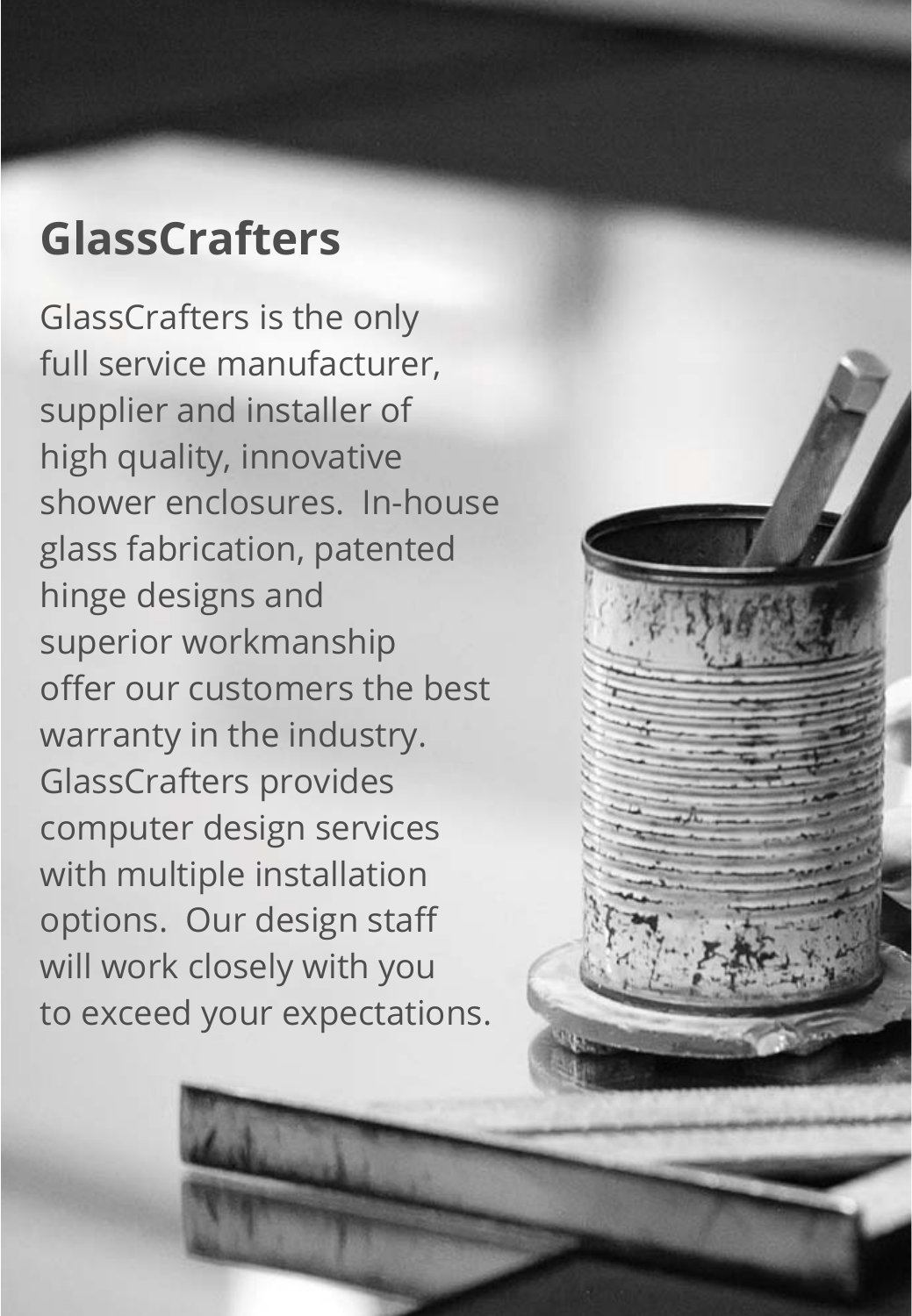

## **MAJESTIC** series

The Majestic series imparts sophistication while delivering the industry's only truly frameless enclosures. This series features a solid brass pivot hinge with the ability to handle larger and heavier doors. The Majestic offers durable construction and custom design for luxury homeowners.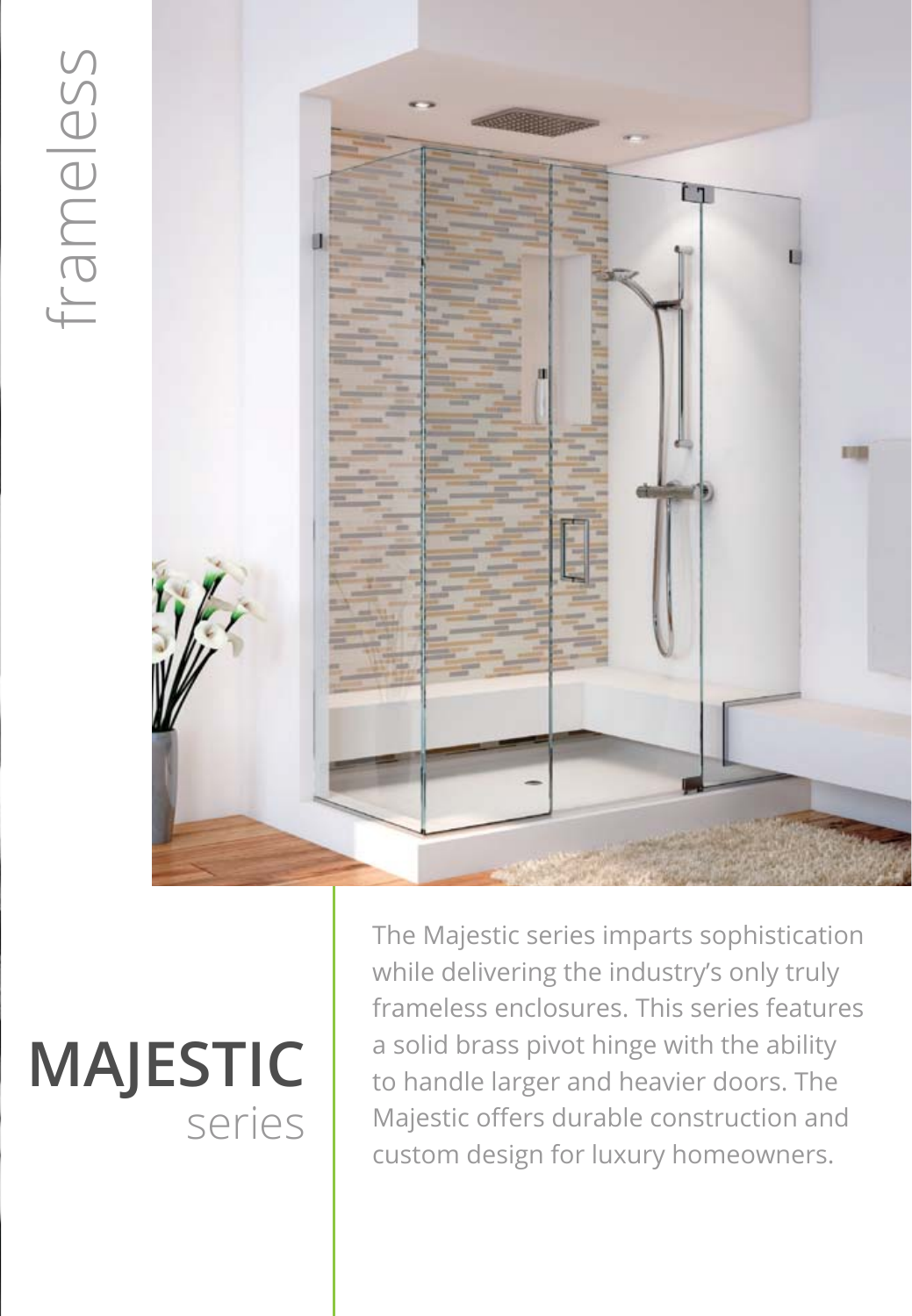## frameless frameless



## series **ROYAL**

The Royal is our alternative frameless shower enclosure option for handling heavy glass. It features high-performance, German-engineered solid brass wall-mount and glass-to-glass hinges that exceed industry standards. This series conveys quality and adds beauty to your bath.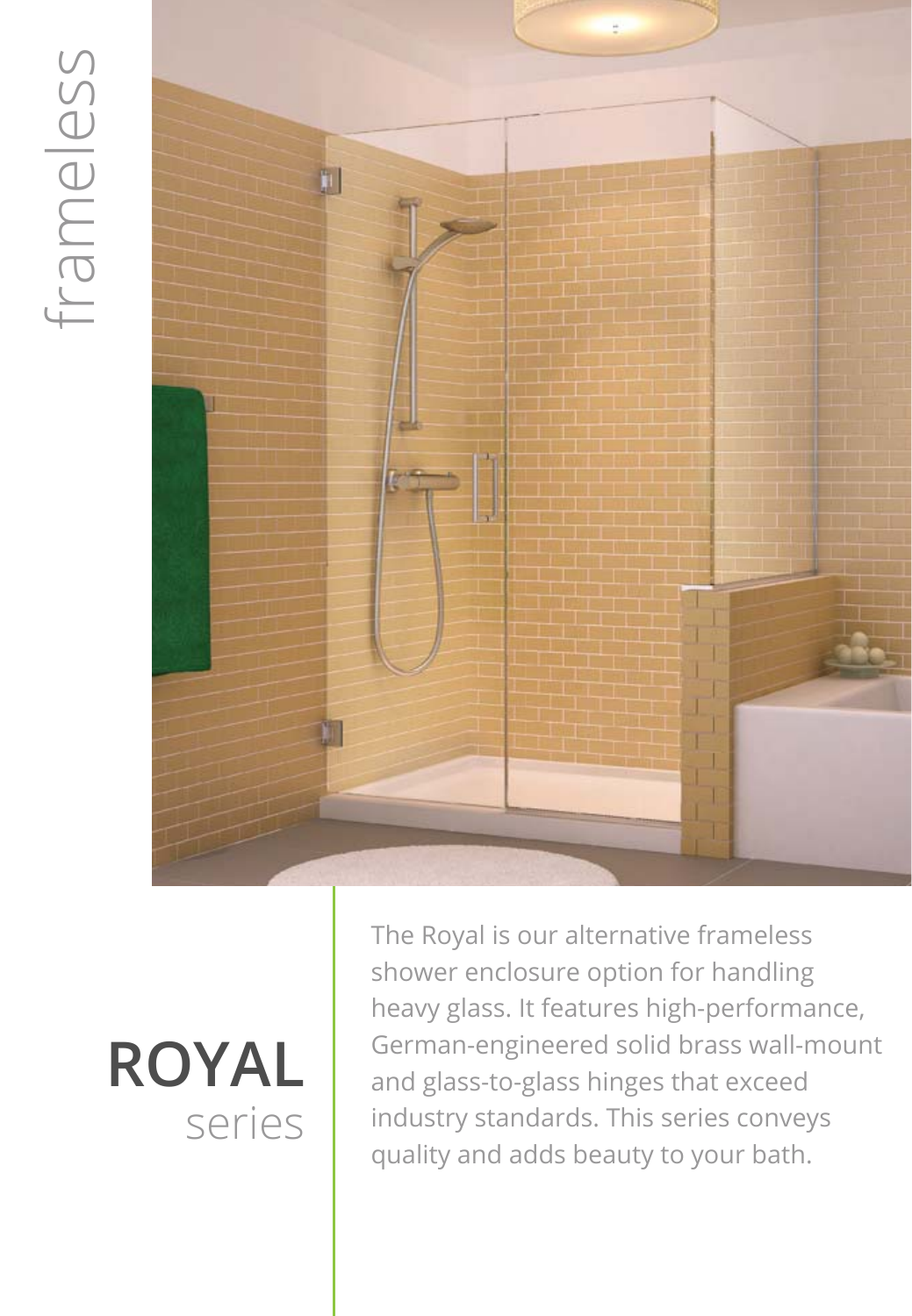## frameless



## **MATRIX** series

The Matrix embodies modern style. This minimal metal construction integrates flawless luxury with effortless operation, satisfying contemporary aesthetic admirers.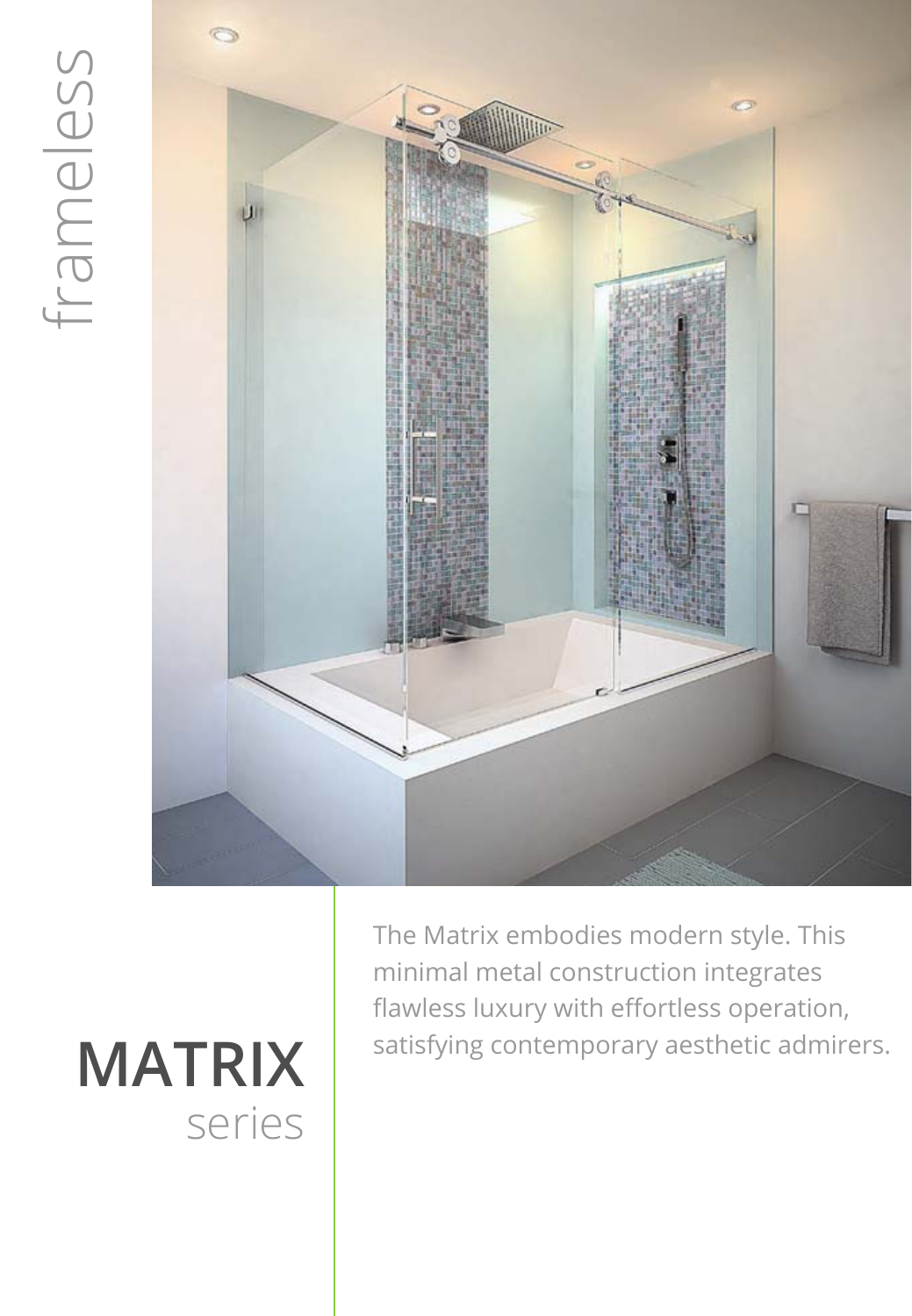

## series

The Regal Series is defined by its elegance. This sleek structure features hand crafted solid brass frames with brilliant decorative REGAL **Plated finishes to complement traditional** or contemporary designs.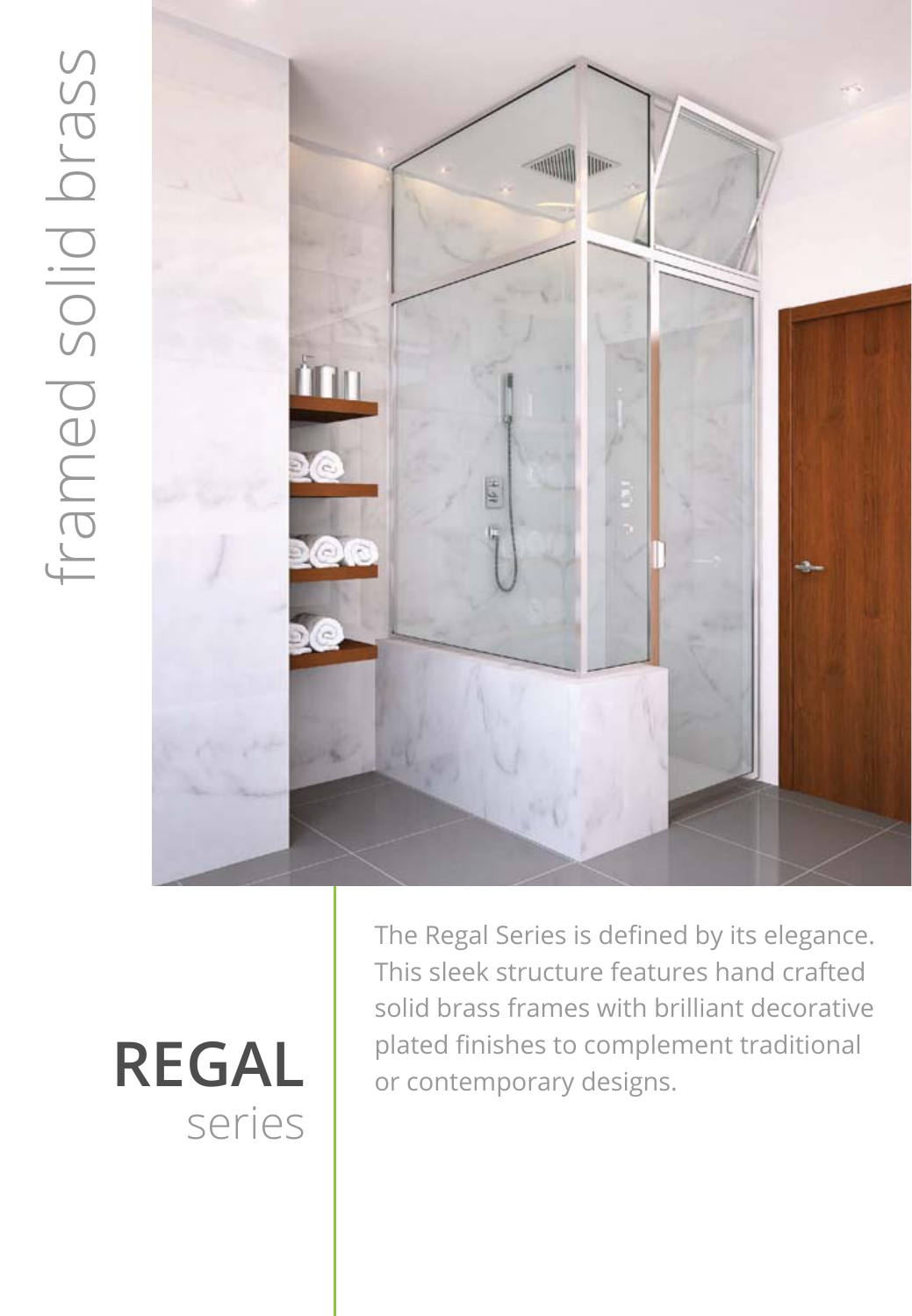

## **REGAL**

The Regal Hybrid is the latest visionary design in shower doors. Integrating elegant detail and durable functionality, the Regal Hybrid features hand crafted solid brass frames with solid brass pivot hinges.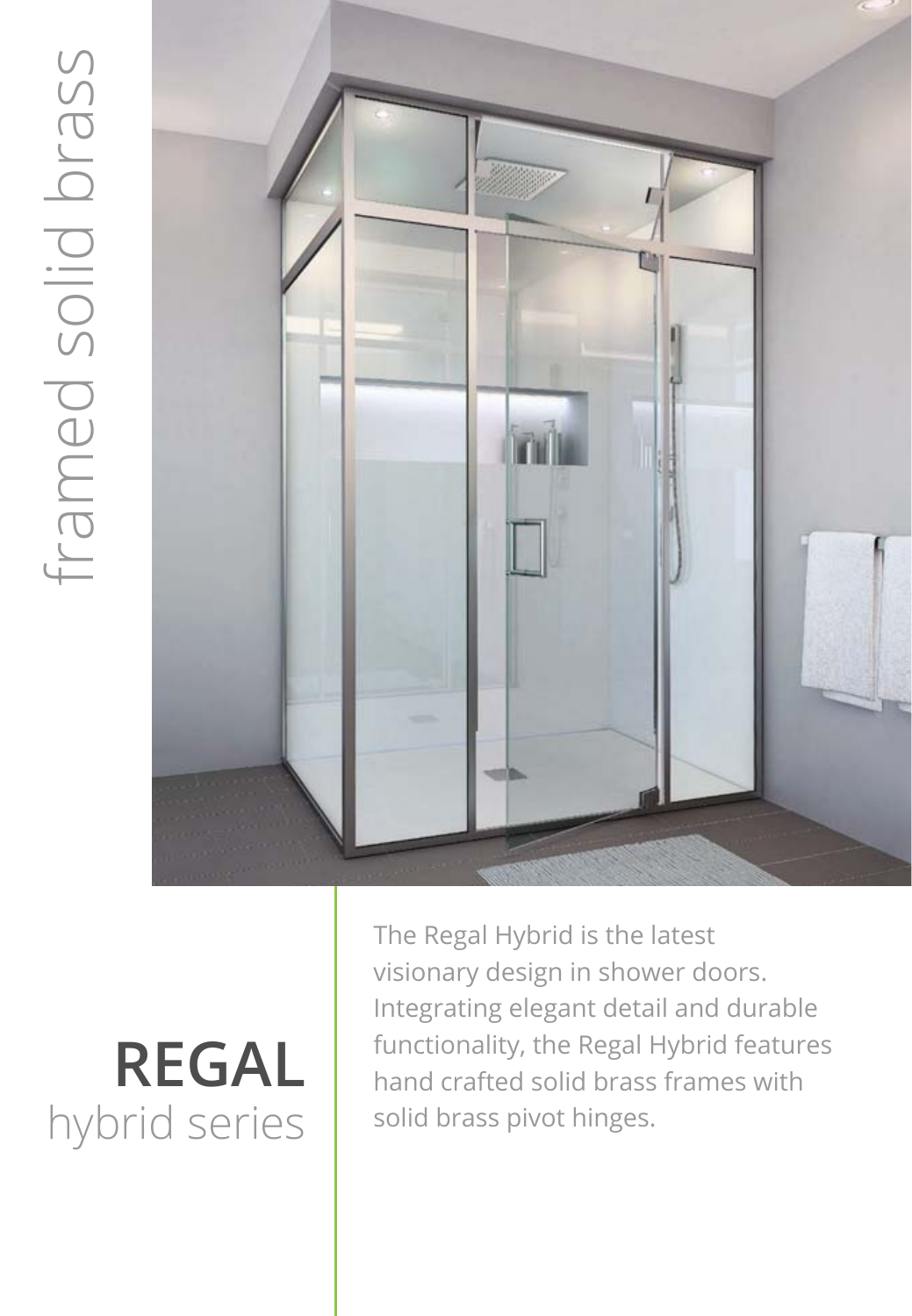

### **EPIC** hinged series

The Epic series Semi-Frameless Hinged Door profile offers universal possibilities. Neat and efficient, Epic's smart style will enhance any bathroom concept. Epic offers a clean alternative to bulky, aluminum framed enclosures.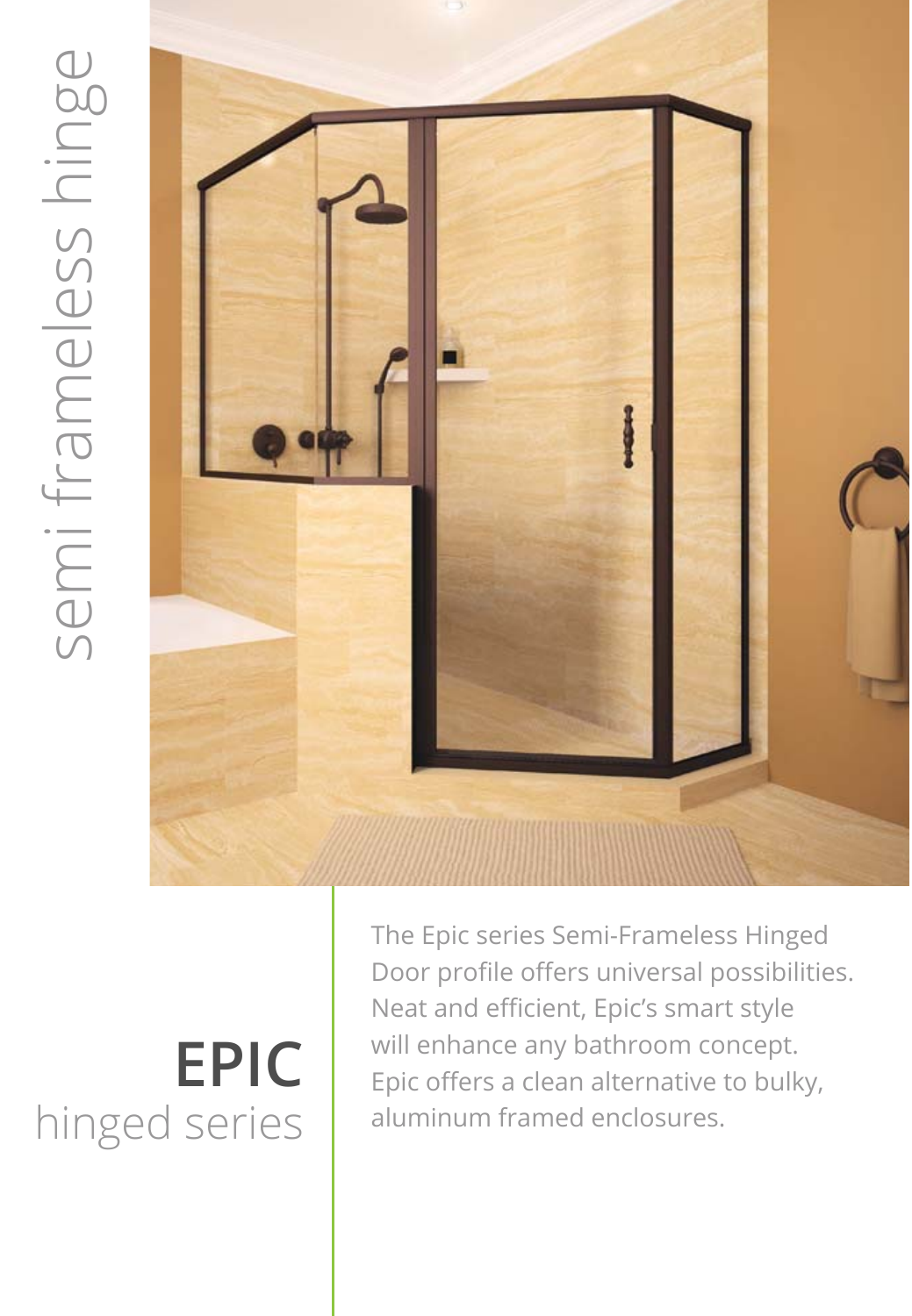

#### Image features custom Side Less Slider

## **EPIC**

The Epic By-Pass series exhibits an efficient, superior solution to tub and shower environments. European or traditional designs, a variety of metal finishes, plus multiple glass options create distinction for your bath.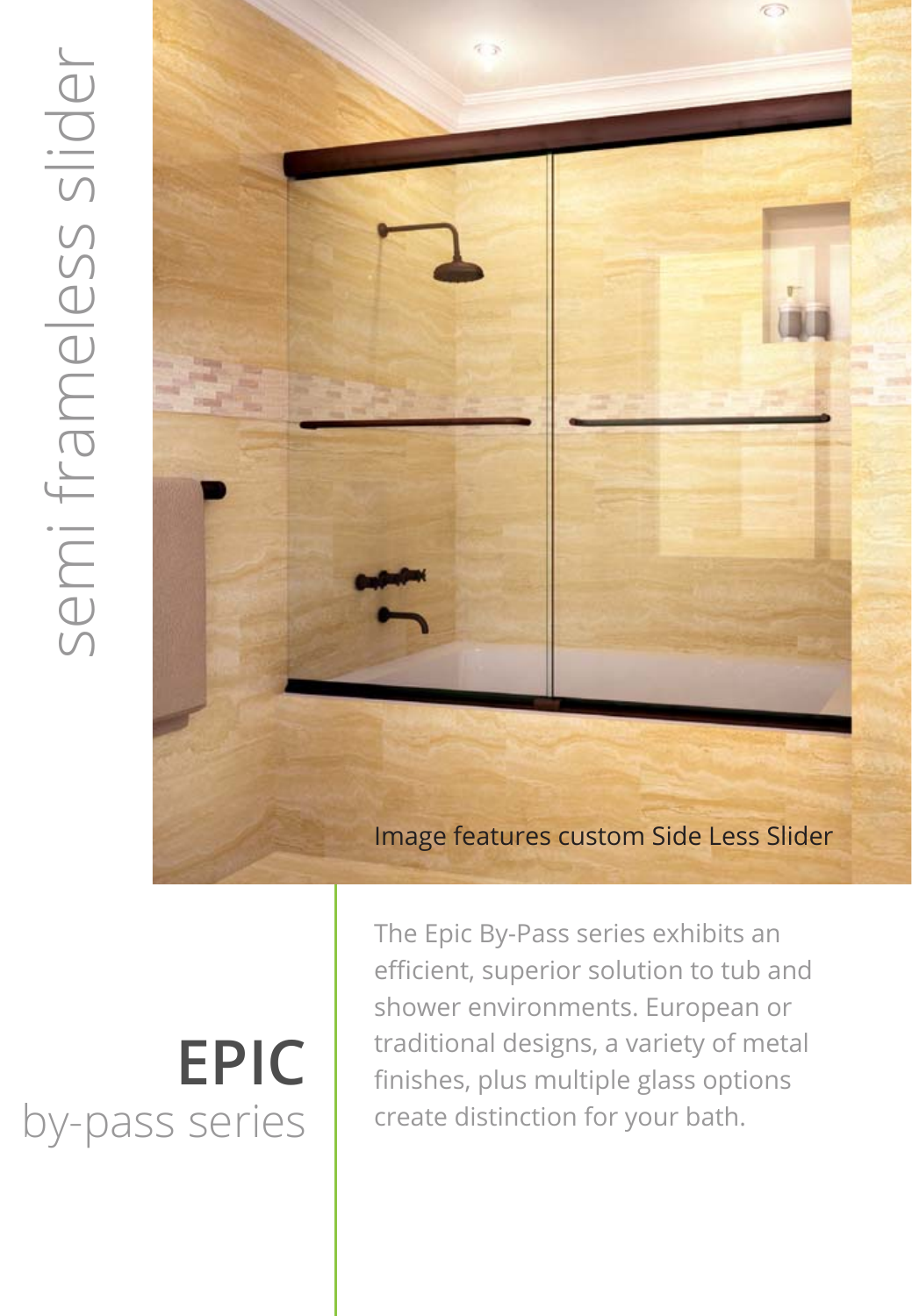GlassCrafters offers an extensive array of glass styles and creative designs to complement your decor.

| Clear               |
|---------------------|
| <b>Acid Etch</b>    |
| Antique             |
| <b>Bronze</b>       |
| <b>Bubble</b>       |
| Cast                |
| Forest Vue / Autumn |
| Grey                |
| <b>Glue Chip</b>    |

Master Carre Monumental Rain Reeded / Flutex Satin Etch / Mist Soft Hammered / Aquatic **Starphire** Stipolite / Pattern 62



Extensive choices of glass, finishes and design concepts. Our shower enclosures feature Clean Glass Protective Coating by Enduro Shield. (enduroshieldusa.com)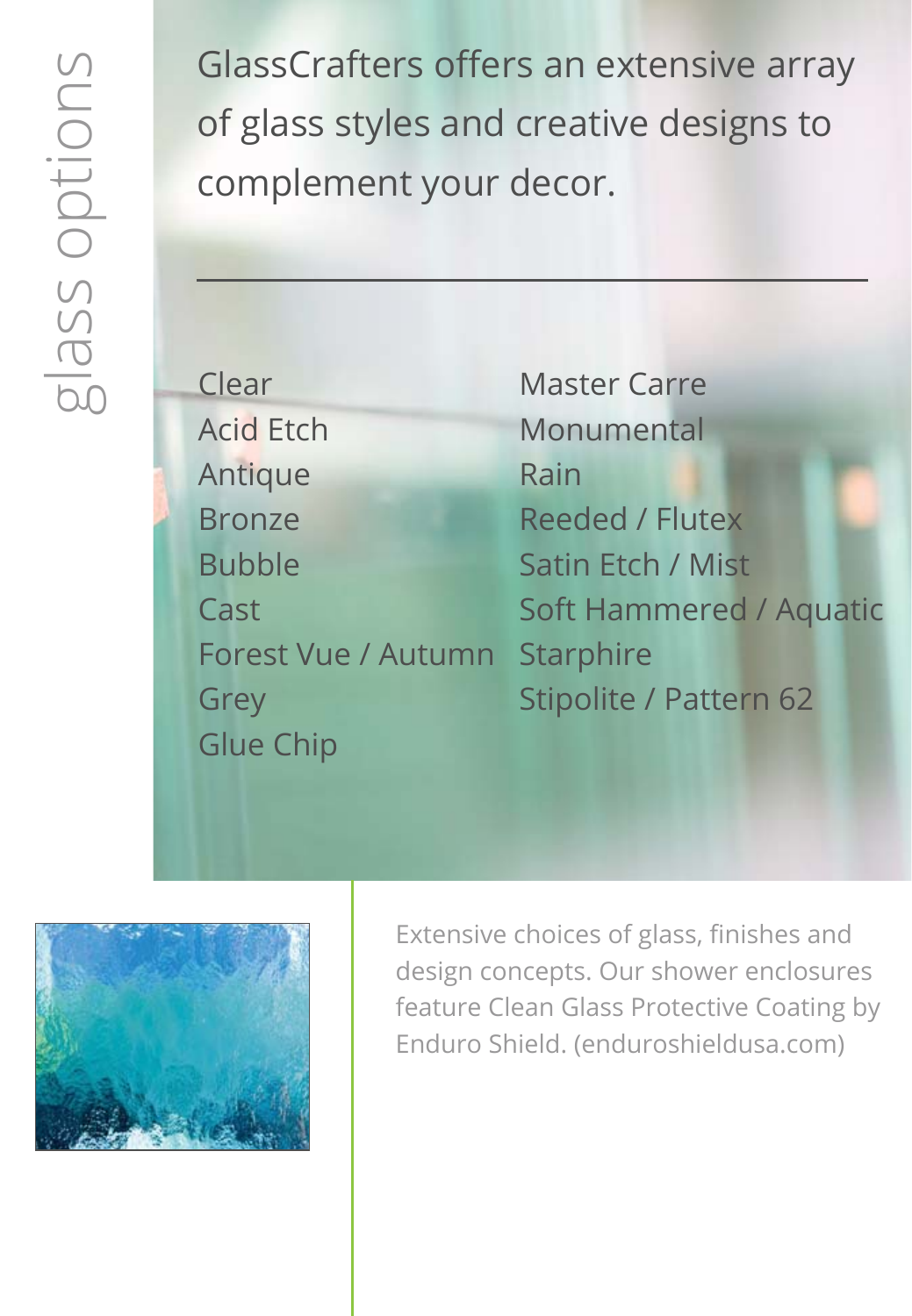

Polished Chrome

Polished Brass



Beautiful enduring finishes that harmonize with your bath fixtures, GlassCrafters offers a range of standard finishes.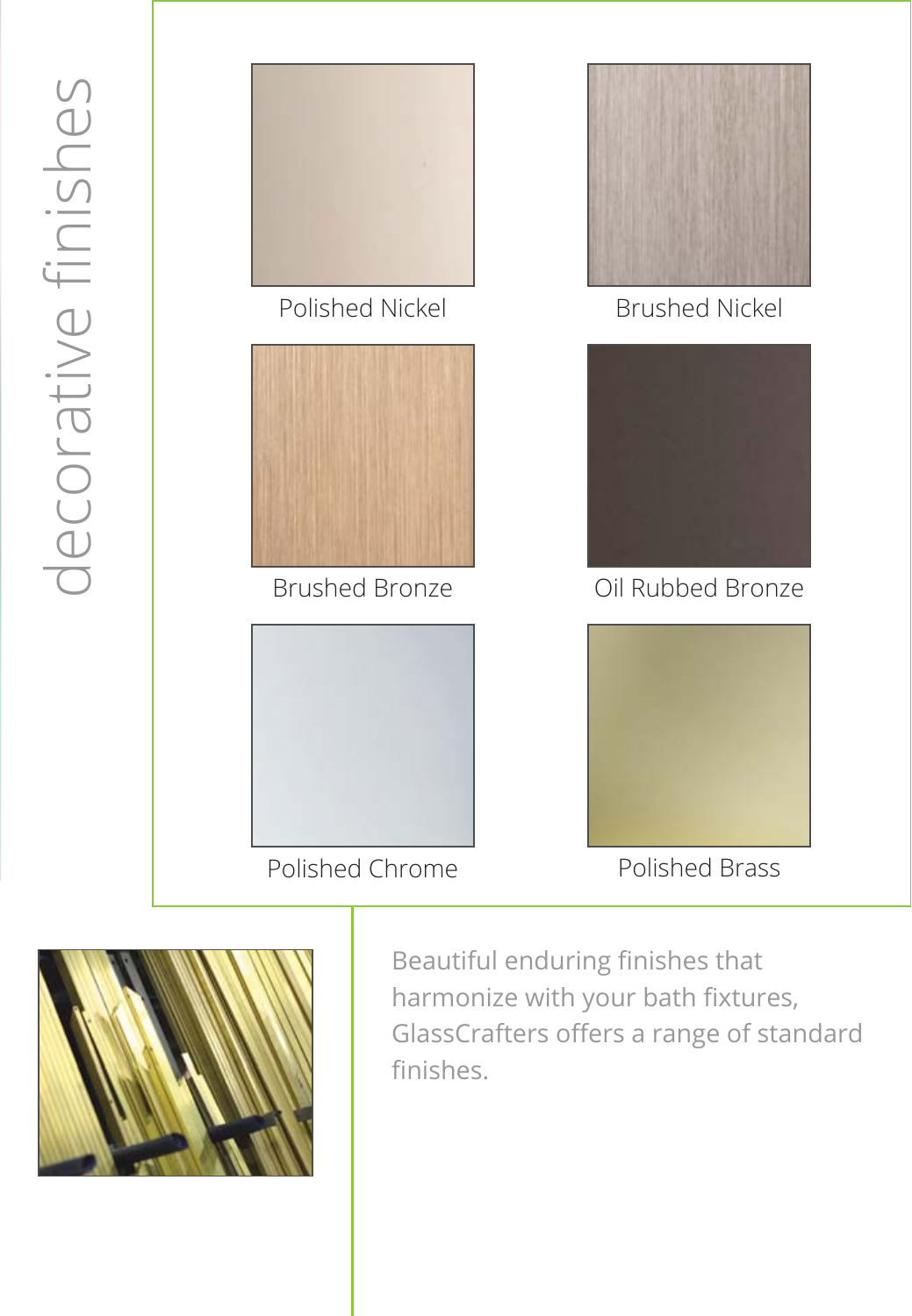





GlassCrafters provides a variety of decorative hardware solutions available in multiple finishes\* including decorative knobs, robe hooks, clips, towel bars and d-pull/handles.

\*Not all finishes are available for each shower door enclosure series.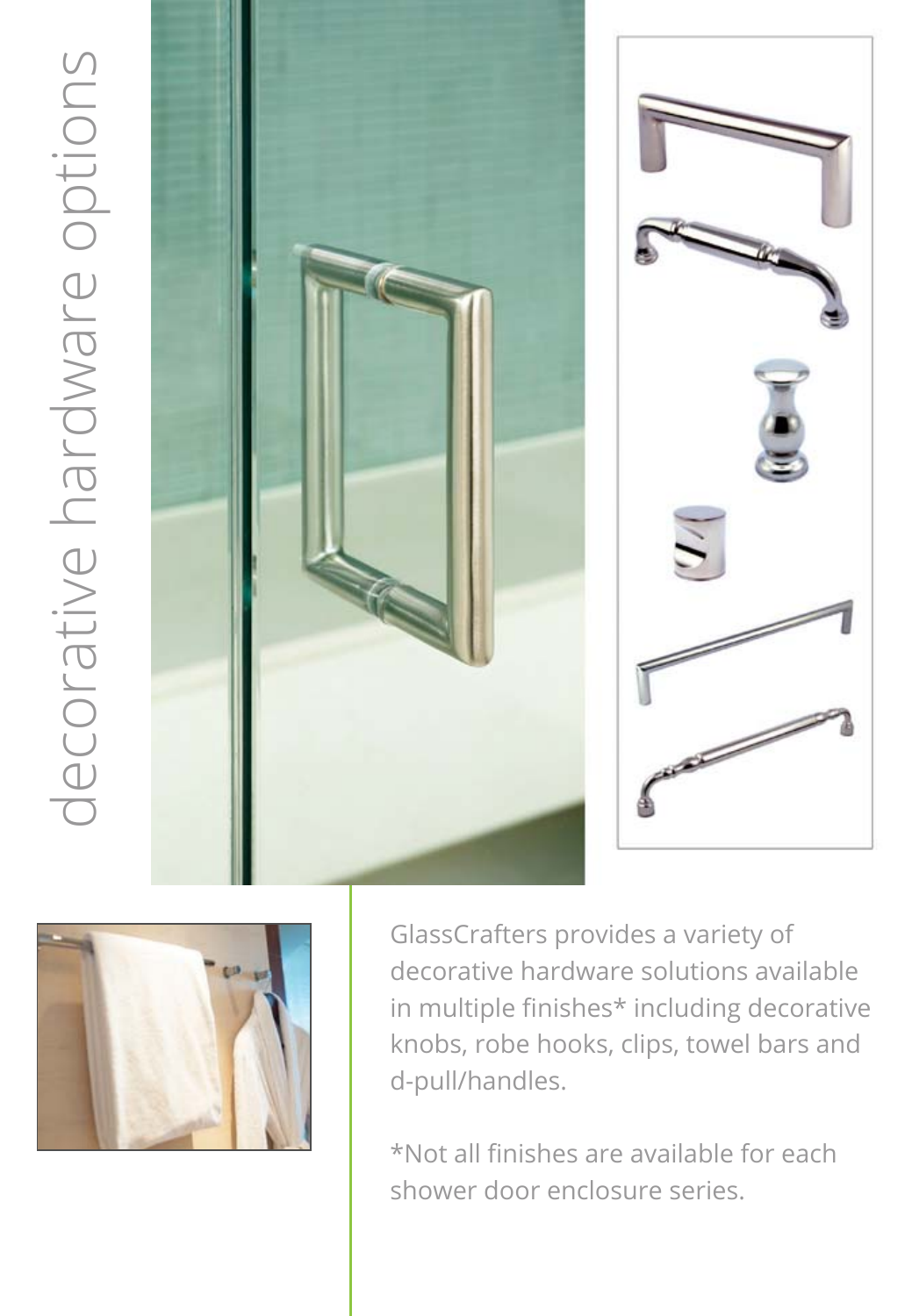# quality craftsmanship quality craftsmanship





Attention to detail, appealing to the most discerning clientele.

We deliver unrivaled engineering, exquisite craftsmanship and function. With over 20 years in business, our highly specialized team of technicians offers in-house, personal attention to capture your vision.